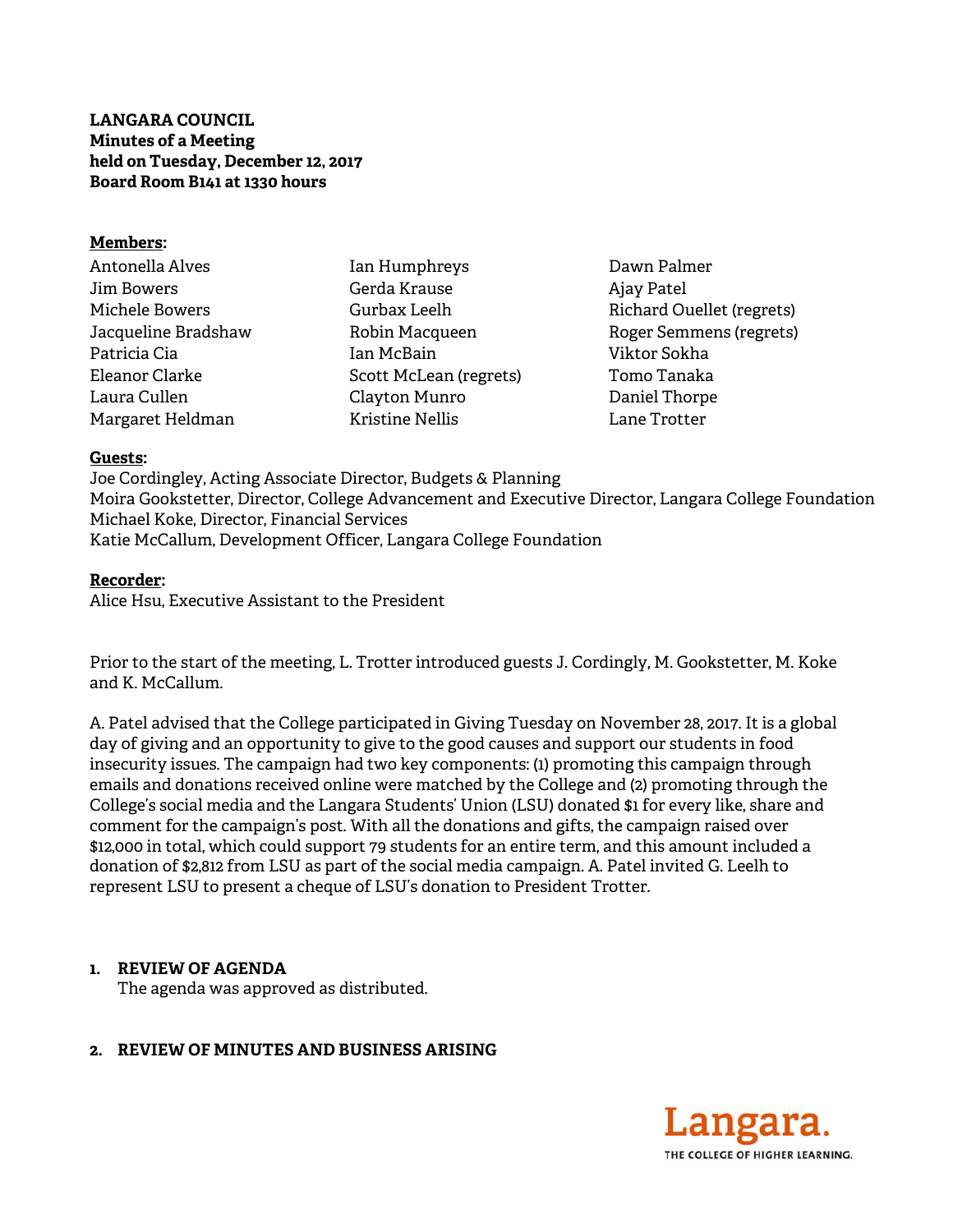# **a) Draft Minutes of the Meeting held on November 21, 2017**

The minutes of the meeting held on November 21, 2017 were accepted.

# **3. STANDING ITEMS**

### **a) IT Update**

V. Sokha reported on the following major projects undertaken by IT:

- Enterprise Resource Planning (ERP) Renewal Project
	- o The Request for Proposal (RFP) for the ERP was approved by the College Board at its November meeting and has been posted on BC Bid on December 1, 2017 with a closing date on January 17, 2018.
	- o The College hired Dorothy Paukste as Director, Enterprise Resource Planning, who has started on December 4, 2017.
	- o Evaluation committees have been formed and working on getting evaluation criteria, scoring and demo scenarios ready by the RFP closing date.
- Printer Replacement Project
	- o 56 new Ricoh multifunctional devices (MFDs) have been installed to date and 21 devices for students are scheduled to start the installation from December 15, 2017 when exams are completed.
	- o Photo ID cards have been received while deployment of the ID cards is pending until IT receives the specialized card printer.
	- o Ricoh's full-time on-site technician has started on December 4, 2017.
- Banner Upgrades The next upgrades are still scheduled to be installed on December 22, 2017, which is the first day of the holiday to minimize the impact to systems that might be down during the upgrade.
- IT Governance & Advisory Committee will be meeting in January 2018 and reviewing and prioritizing 2018/19 project submissions will be on the agenda.

## **4. CURRICULUM ITEMS**

## **a) Education Council Meeting held on November 21, 2017**

G. Krause referred to the summary report attached to the agenda for the Education Council meeting held on November 21, 2017 and highlighted the following:

- Fine Arts created three new 2<sup>nd</sup>-year courses: FINA 2173, FINA 2190 and FINA 2290.
- Learning outcomes are updated and formally documented for two Psychology courses and the Education Council expects to see more of this type of course changes in the future.

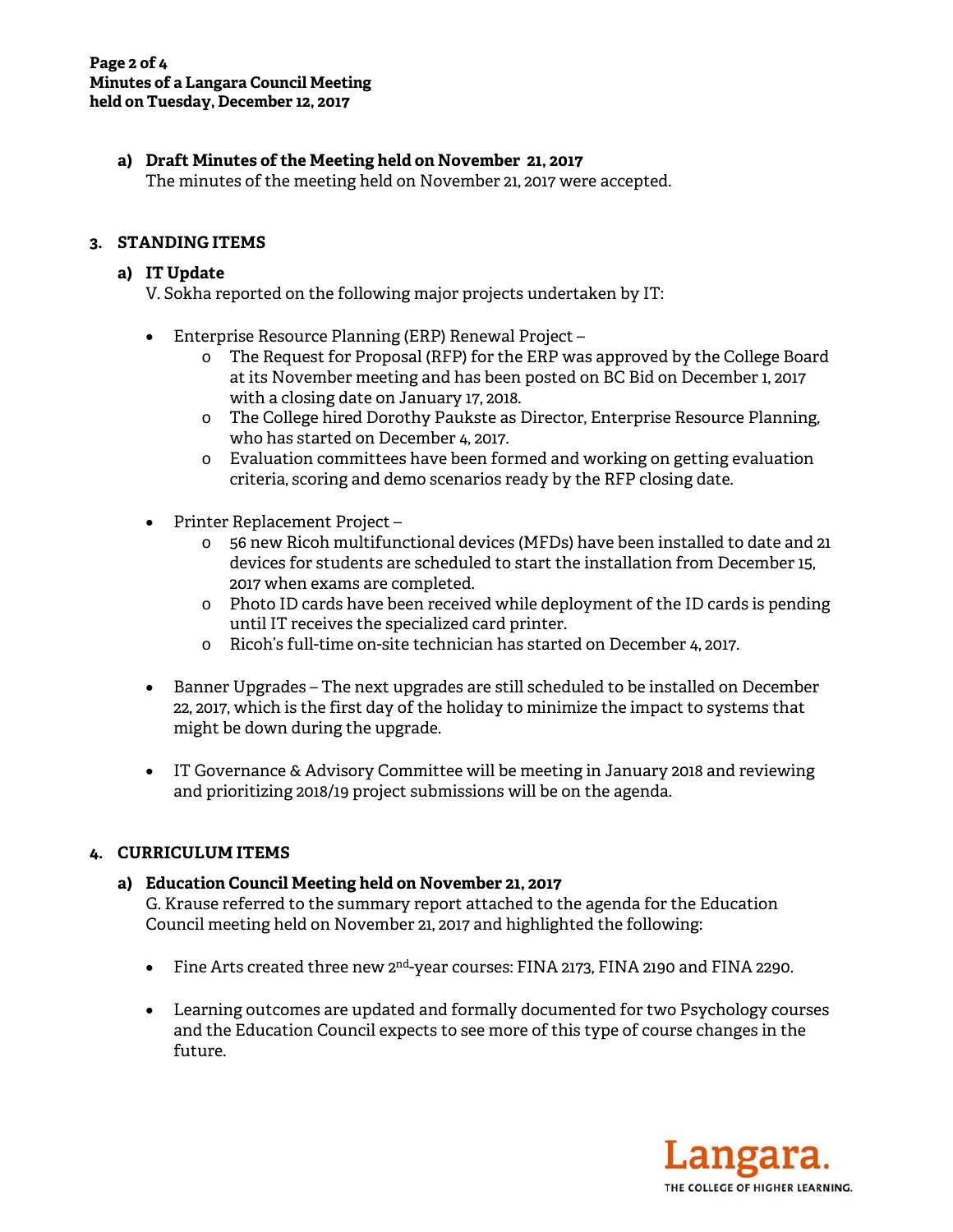#### **Page 3 of 4 Minutes of a Langara Council Meeting held on Tuesday, December 12, 2017**

 Academic Restructuring was presented at the November meeting and received support from the Education Council members.

The Education Council summary report for November 21, 2017 was received for information.

#### **5. FOR INFORMATION**

#### **a) 2018/19 Preliminary Budget**

V. Sokha advised that, as the previous year, the 2018/19 budgeting process was accelerated to have the preliminary budget prepared by November in order to provide the College community with more time for review and allocating needed resources. The preliminary budget has been presented to the College Board for information at its November meeting. Minor changes may occur before the budget is finalized for Board's approval in March 2018.

J. Cordingley gave a presentation about the 2018/19 preliminary budget, explained the major assumptions used in preparing the preliminary budget and some key revenue, expenditure and capital investment figures.

Discussions ensued and members' questions were answered.

#### **b) Academic Restructure**

I. Humphreys gave a presentation on Academic Restructuring advising the history of the College's academic structure, the rationale for the restructuring this time, the principles and approach used during the process, the role of Academic Restructuring Advisory Committee (ARAC), the outcomes and next steps. The final recommended new academic structure includes five faculties- existing Faculty of Arts, Faculty of Science, Faculty of Social Sciences & Community Programs and new Faculty of Nursing and Faculty of Management.

Discussions ensued and members' questions were answered.

I. Humphreys and C. Munro noted that the impact to the data structure in Banner and for reporting to the government is still under review by the Registrar's Office and IT, and the existing data structure could remain unchanged for a little longer.

It was moved by R. Macqueen, seconded by L. Cullen:

 **THAT, the new five-faculty academic structure as presented be recommended to the President for approval.** 

**Carried Unanimously.** 

#### **c) President's Report**

L. Trotter reported on the following: